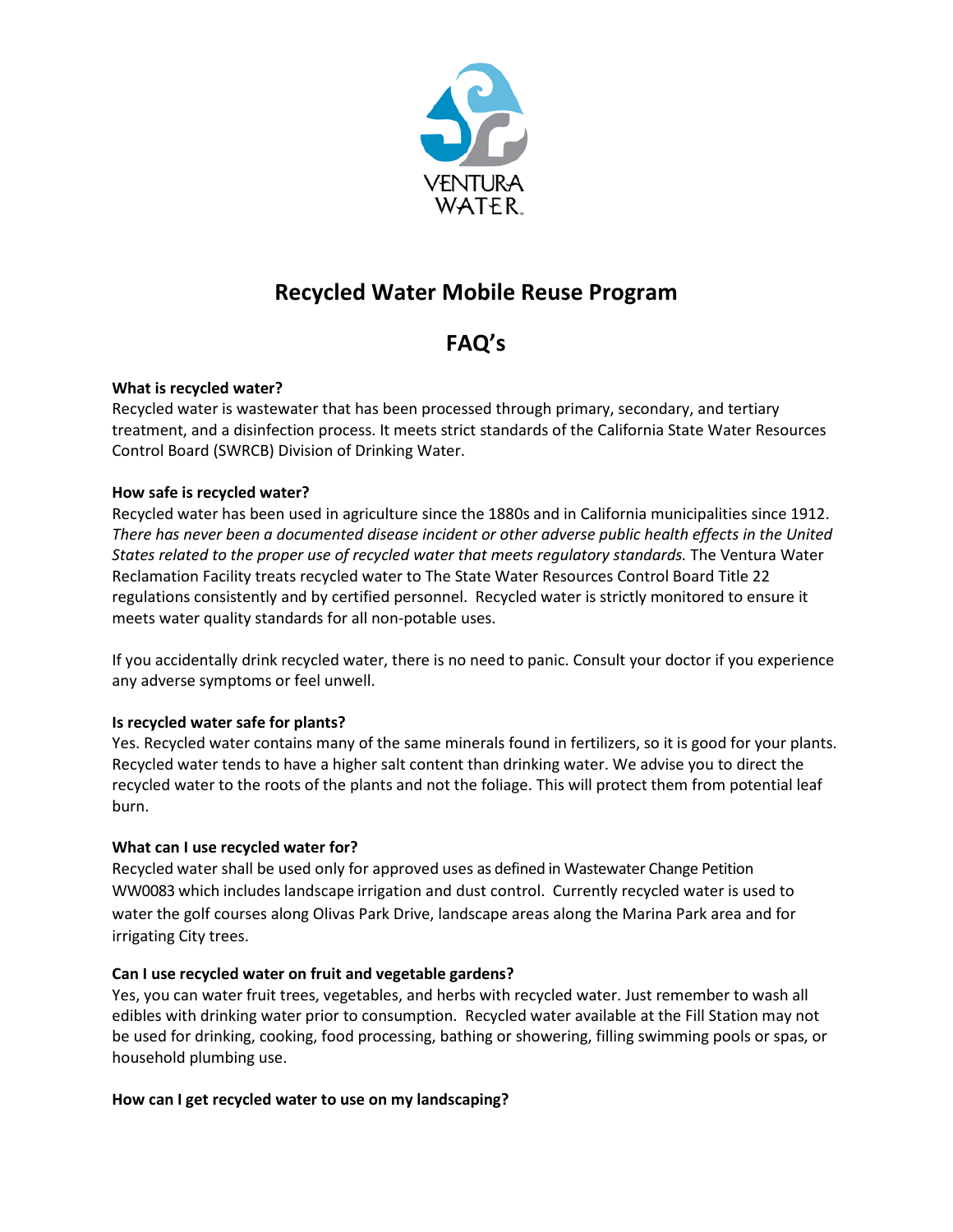

Sign up for training on our website or call 667-6500. Bring your Ventura Water bill to the training and you will be able to fill out a permit. You can take the completed and signed permit to City Hall, Treasury Department Room 107, pay the fee (\$75 residential / \$300 commercial) and have proof of payment stamped on your permit. Bring stamped permit and approved container to the Fill Station located at the Ventura Water Reclamation Facility, 1400 Spinnaker Drive, Ventura, CA 93002. An attendant will help to fill your container with recycled water.

# **Do I have to be a Ventura Water customer to use the residential recycled water fill station?**

Yes, you must show proof that you are a Ventura Water customer at the training. Bring a copy of your latest Ventura Water bill to complete the application.

#### **Where is the fill station?**

The fill station is located at the Ventura Water Reclamation Facility, 1400 Spinnaker Drive, Ventura, CA 93002.

#### **What are the hours of Operation?**

Training Sessions will be held by appointment at the Ventura Water Reclamation Facility.

The Fill Station will be open Wednesday through Sunday from 8:00 am to 3:00 pm.

Hours of operation and training availability may change depending on demand and usage.

The Fill Station will be closed on Holidays.

#### **What equipment do I need to use the fill station?**

Containers: Your containers must have tight-fitting lids, not leak, and be [safely secured](http://www.dsrsd.com/home/showdocument?id=2633) in your vehicle so they won't slide or tip over when you brake. The minimum size container is five gallons and the maximum load is 300 gallons. Required stickers will be provided at training for containers.

#### **Where can I get containers?**

Containers can be found at local hardware and industrial supply stores. You can do an internet search for water containers and even order online.

#### **How much water can I get at one time?**

The maximum load is 300 gallons, but you can come back as often as you like when the fill station is open.

#### **Why do you limit loads to 300 gallons?**

Water is heavy! One gallon of water weighs 8.34 pounds, so 300 gallons of water weighs about 2,500 pounds. Many vehicles cannot safely transport more than that. Driving a vehicle with a container loaded and sloshing liquid can impair the handling of your vehicle and require additional stopping distance. You